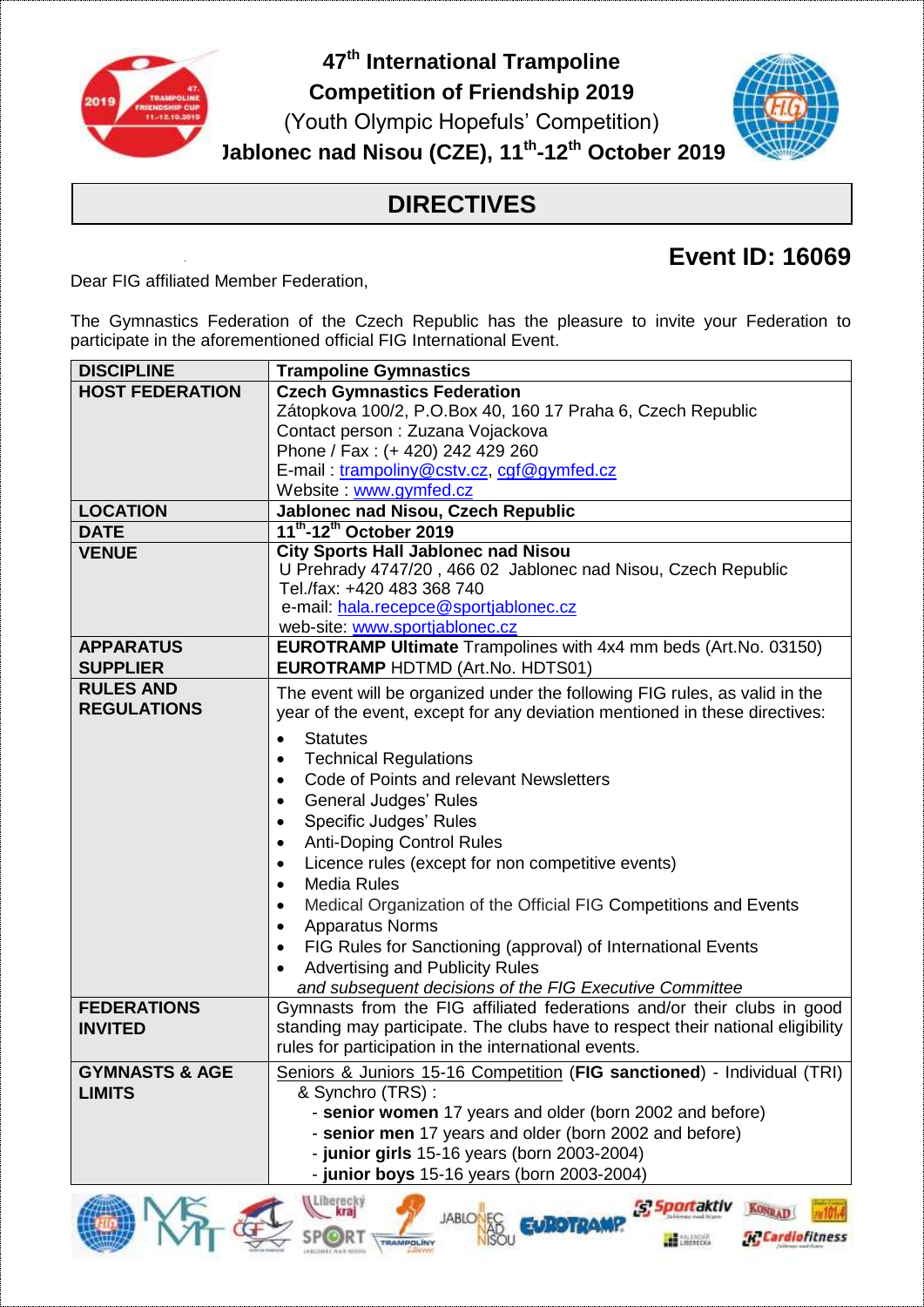|                          | Remarks:<br>- In synchronised competition, the age of the older gymnast<br>determines the category in which the pair must enter.<br>Difficulty limit per element in junior category as per valid FIG Code |                                       |                                                                |                                                                         |                                                                                   |
|--------------------------|-----------------------------------------------------------------------------------------------------------------------------------------------------------------------------------------------------------|---------------------------------------|----------------------------------------------------------------|-------------------------------------------------------------------------|-----------------------------------------------------------------------------------|
|                          | of Points.                                                                                                                                                                                                |                                       |                                                                |                                                                         |                                                                                   |
|                          | All senior & junior 15-16 gymnasts must have a valid FIG licence<br>until the end of the event, gymnasts without the FIG licence will be                                                                  |                                       |                                                                |                                                                         |                                                                                   |
|                          | not allowed to start.                                                                                                                                                                                     |                                       |                                                                |                                                                         |                                                                                   |
|                          |                                                                                                                                                                                                           | information at the end of Directives. |                                                                |                                                                         | For Age Group categories (not sanctioned) see the part Additional                 |
|                          |                                                                                                                                                                                                           |                                       |                                                                |                                                                         |                                                                                   |
| <b>JUDGES AND JURIES</b> | All judges must have a current valid FIG brevet in the respective<br>discipline.                                                                                                                          |                                       |                                                                |                                                                         |                                                                                   |
|                          | All participating delegations have to provide 1 judge for 1-10 gymnasts, 2                                                                                                                                |                                       |                                                                |                                                                         |                                                                                   |
|                          | judges for 11-20 gymnasts, etc.                                                                                                                                                                           |                                       |                                                                |                                                                         |                                                                                   |
|                          | Higher entry fee (EUR 45,- per gymnast / pair) will be applied for                                                                                                                                        |                                       |                                                                |                                                                         |                                                                                   |
|                          | federations / clubs with more than two (2) gymnasts for the number of                                                                                                                                     |                                       |                                                                |                                                                         |                                                                                   |
|                          | gymnasts with missing judge. Examples :<br>gymnasts                                                                                                                                                       | pairs                                 |                                                                | Ind.fee                                                                 | Syn.fee                                                                           |
|                          | 2                                                                                                                                                                                                         |                                       | judges<br>0                                                    | 2x 30 EUR                                                               | 1x 30 EUR                                                                         |
|                          | 8                                                                                                                                                                                                         | 4                                     | 0                                                              | 8x 45 EUR                                                               | 4x 45 EUR                                                                         |
|                          | 8                                                                                                                                                                                                         | $\overline{4}$                        | 1                                                              | 8x 30 EUR                                                               | 4x 30 EUR                                                                         |
|                          |                                                                                                                                                                                                           |                                       |                                                                | 10x 30 EUR                                                              | 5x 30 EUR                                                                         |
|                          | 18                                                                                                                                                                                                        | 9                                     | 1                                                              | 8x 45 EUR                                                               | 4x 45 EUR                                                                         |
|                          | 18                                                                                                                                                                                                        | 9                                     | $\overline{2}$                                                 | 18x 30 EUR                                                              | 9x 30 EUR                                                                         |
| <b>REGISTRATION</b>      | Provisional registration                                                                                                                                                                                  |                                       | 15.05.2019                                                     | entry form attached                                                     |                                                                                   |
| <b>DEADLINES</b>         | Definitive registration:                                                                                                                                                                                  |                                       | 15.08.2019                                                     | entry form attached                                                     |                                                                                   |
|                          | Nominative registration                                                                                                                                                                                   |                                       | 25.09.2019                                                     | entry form attached                                                     |                                                                                   |
|                          | <b>Organising Committee's contacts:</b><br>Email: trampoliny@cstv.cz, cgf@gymfed.cz                                                                                                                       |                                       |                                                                |                                                                         |                                                                                   |
|                          |                                                                                                                                                                                                           |                                       |                                                                |                                                                         | Entry fee EUR 30,- per gymnast, EUR 30,- per synchronised pair, EUR               |
| <b>ENTRY FEES</b>        | 45,- per gymnast / pair from federations / clubs with more than two (2)                                                                                                                                   |                                       |                                                                |                                                                         |                                                                                   |
|                          | gymnasts for the number of gymnasts with missing judge.                                                                                                                                                   |                                       |                                                                |                                                                         |                                                                                   |
|                          | Entry fees are non-refundable in case of cancellation.                                                                                                                                                    |                                       |                                                                |                                                                         |                                                                                   |
| <b>ACCREDITATION</b>     | Accreditation will be held at the competition venue.                                                                                                                                                      |                                       |                                                                |                                                                         |                                                                                   |
| <b>EVENT FORMAT</b>      | Valid FIG Trampoline Code of Points including Time of Flight & Horizontal                                                                                                                                 |                                       |                                                                |                                                                         |                                                                                   |
|                          | Displacement, FIG tie-break rules for Qualifying Round and FIG                                                                                                                                            |                                       |                                                                |                                                                         |                                                                                   |
|                          | requirements for first routine(s) will be applied.                                                                                                                                                        |                                       |                                                                |                                                                         |                                                                                   |
|                          | Eight (8) finalists (6 finalists if 7-8 participants, 4 finalists if 5-6                                                                                                                                  |                                       |                                                                |                                                                         |                                                                                   |
|                          |                                                                                                                                                                                                           |                                       |                                                                |                                                                         | participants, 3 finalists if 3-4 participants in category). In addition, the host |
|                          | CZE federation is allowed one gymnast / pair in any competition / category                                                                                                                                |                                       |                                                                |                                                                         |                                                                                   |
|                          | in case if it is not represented at respective final.<br>Finals will start from zero, FIG tie-break rules will be applied.                                                                                |                                       |                                                                |                                                                         |                                                                                   |
|                          | First routines:                                                                                                                                                                                           |                                       |                                                                |                                                                         |                                                                                   |
|                          | - Seniors: requirements for first routine for FIG events (FIG A)                                                                                                                                          |                                       |                                                                |                                                                         |                                                                                   |
|                          |                                                                                                                                                                                                           |                                       |                                                                | - Juniors: requirements for first routine for FIG events (FIG B)        |                                                                                   |
| <b>PROVISIONAL</b>       | Thursday 10.10.2019                                                                                                                                                                                       |                                       |                                                                | Arrivals to Jablonec or Prague<br>15.00 - 21.00 Open training IND & SYN |                                                                                   |
| <b>SCHEDULE</b>          | Friday 11.10.2019                                                                                                                                                                                         |                                       |                                                                |                                                                         |                                                                                   |
|                          |                                                                                                                                                                                                           |                                       | 09.00 - 13.00 Training Juniors 15-16                           |                                                                         |                                                                                   |
|                          |                                                                                                                                                                                                           |                                       |                                                                | 13.00 - 18.30 Qualification Juniors 15-16                               |                                                                                   |
|                          |                                                                                                                                                                                                           |                                       |                                                                | 18.30 - 21.00 Open training IND & SYN                                   |                                                                                   |
|                          | Saturday 12.10.2019                                                                                                                                                                                       |                                       |                                                                |                                                                         |                                                                                   |
|                          |                                                                                                                                                                                                           | 12.00 - 15.30                         | 09.00 - 12.00 Training Seniors<br><b>Qualification Seniors</b> |                                                                         |                                                                                   |
|                          |                                                                                                                                                                                                           | 16.00 - 18.00                         | Finals                                                         |                                                                         |                                                                                   |
|                          |                                                                                                                                                                                                           |                                       |                                                                |                                                                         |                                                                                   |







2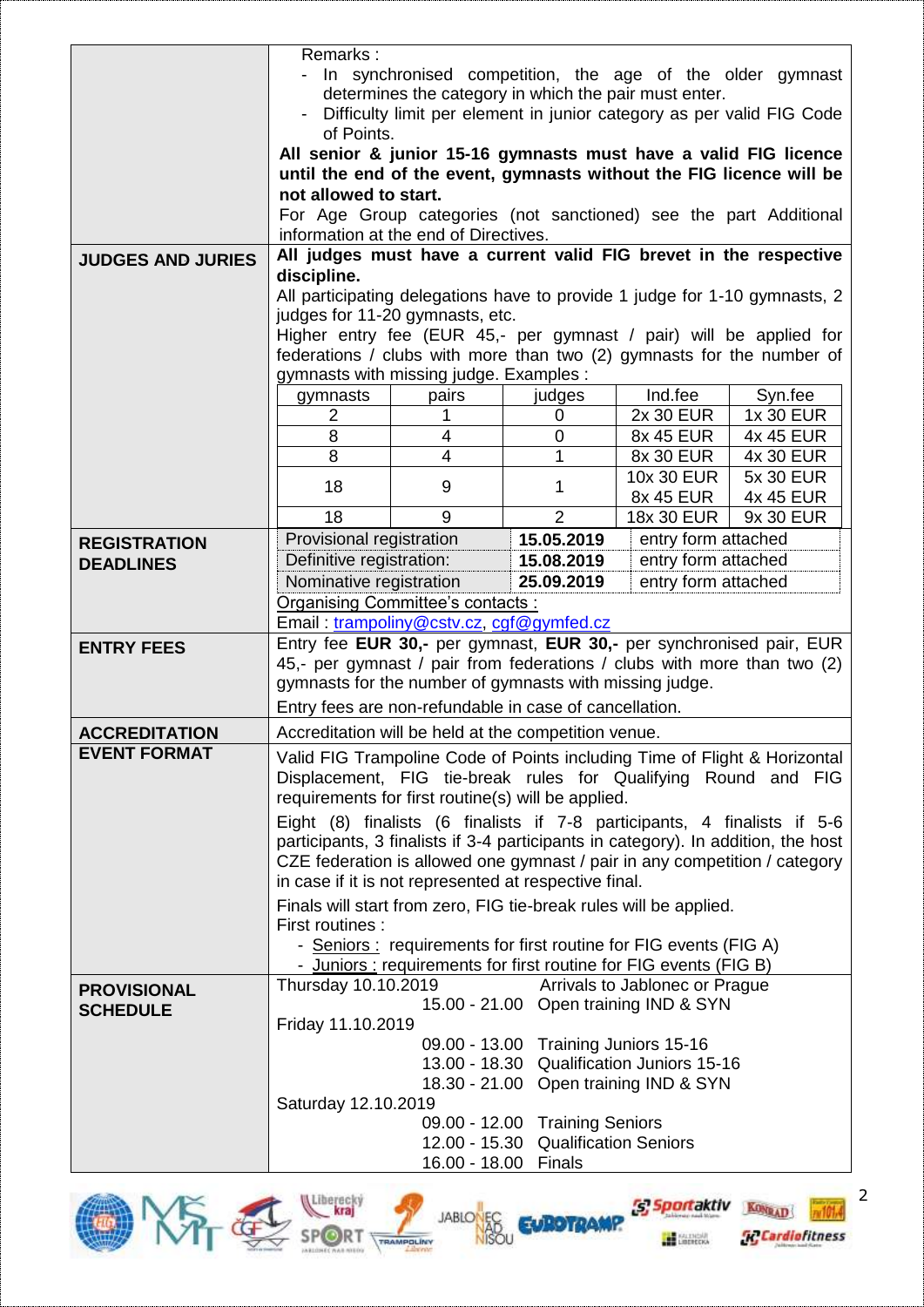|                                               | 20.00 - 02.00 Closing Evening Party                                                                                                                                                                                                                                                                                                                                                                                                                                                                                                                                                                              |  |  |  |
|-----------------------------------------------|------------------------------------------------------------------------------------------------------------------------------------------------------------------------------------------------------------------------------------------------------------------------------------------------------------------------------------------------------------------------------------------------------------------------------------------------------------------------------------------------------------------------------------------------------------------------------------------------------------------|--|--|--|
|                                               | Sunday 13.10.2019<br>Departures from Jablonec/Prague<br>Definitive time schedule will be handed out upon arrival.                                                                                                                                                                                                                                                                                                                                                                                                                                                                                                |  |  |  |
| <b>MEDICAL SERVICES</b>                       | Medical services will be provided by the Organizing Committee during                                                                                                                                                                                                                                                                                                                                                                                                                                                                                                                                             |  |  |  |
|                                               | training and competitions.                                                                                                                                                                                                                                                                                                                                                                                                                                                                                                                                                                                       |  |  |  |
| <b>VISA</b>                                   | Please verify immediately with your travel agent or the Czech Embassy or<br>Consulate in your country if a visa is required for your travel to Czech<br>Republic. The LOC will be happy to assist each Delegation member with<br>an official invitation letter, provided that the request is made before<br>31.08.2019 to the LOC.<br>The request must include the function, full name, gender, date of birth,<br>citizenship and passport number, passport expiry date, the arrival and<br>departure dates of the Delegation Member as well as the city the visa<br>application support letter must be sent to. |  |  |  |
|                                               |                                                                                                                                                                                                                                                                                                                                                                                                                                                                                                                                                                                                                  |  |  |  |
| <b>INSURANCE</b>                              | The Host Federation, the Organizing Committee and the FIG will not be<br>held responsible for any liabilities in case of accidents, illness, repatriation<br>and the like.                                                                                                                                                                                                                                                                                                                                                                                                                                       |  |  |  |
|                                               | The FIG Technical Regulations foresee that all participating Federations<br>and clubs are responsible for making their own arrangements to have the<br>necessary valid insurance coverage against illness, accidents and for<br>repatriation for all the members of their Delegation.                                                                                                                                                                                                                                                                                                                            |  |  |  |
|                                               | The LOC will verify the insurance upon arrival of the delegation members<br>(e.g. cover note or photocopy of the valid policy). Delegation members<br>with insufficient insurance cover must inform the LOC in advance.                                                                                                                                                                                                                                                                                                                                                                                          |  |  |  |
|                                               | The LOC will subsequently offer insurance at the Federations own charge<br>as follows: EUR 15,- per person/day.                                                                                                                                                                                                                                                                                                                                                                                                                                                                                                  |  |  |  |
| <b>INTERNATIONAL</b><br><b>TRANSPORTATION</b> | The invited participating federations and clubs must pay for the travel<br>costs of their delegation members. The Travel Form must be returned to<br>the LOC by 25.9.2019.                                                                                                                                                                                                                                                                                                                                                                                                                                       |  |  |  |
| <b>LOCAL</b><br><b>TRANSPORTATION</b>         | The city of Jablonec nad Nisou is situated 120 km of Czech capital<br>Prague. The Organizing Committee will provide the transportation from<br>Prague Airport / train station / bus station to Jablonec nad Nisou and back<br>to Prague Airport / train station / bus station for all those who have ordered<br>this in the Definitive entry. Cost per person (return) is 30 EUR.                                                                                                                                                                                                                                |  |  |  |
|                                               | The bus service between the Package A or B hotel(s) and Sports Hall will<br>operate from Thursday October 10 <sup>th</sup> , 2019 to Saturday October 12 <sup>th</sup> , 2019<br>with priority for all those who have selected the Accommodation Packages<br>A or B.                                                                                                                                                                                                                                                                                                                                             |  |  |  |
| <b>ACCOMMODATION</b><br><b>AND MEALS</b>      | <b>Option A:</b><br>Hotel Břízky***+, Průběžná 22, 466 04 Jablonec nad Nisou, Czech<br>Republic, tel.: +420 483 737 240, fax: +420 483 317 256, e-mail:<br>hotel@brizky.cz, web site: www.brizky.cz, free parking, 1,5 km to the<br>sports hall.<br>Full package $=$ 3 nights with breakfast, dinner on Thursday, lunch and                                                                                                                                                                                                                                                                                      |  |  |  |
|                                               | dinner on Friday, lunch and closing party incl. dinner on Saturday, hotel<br>- venue transfers, free hotel fitness. Prices for whole stay (=3 nights)<br>per person:                                                                                                                                                                                                                                                                                                                                                                                                                                             |  |  |  |
|                                               | <b>280,- EUR</b><br>in single room<br>.                                                                                                                                                                                                                                                                                                                                                                                                                                                                                                                                                                          |  |  |  |
|                                               | in double room<br>225,- EUR<br>.<br>in triple room (limited capacity)<br><b>115,- EUR</b><br>.                                                                                                                                                                                                                                                                                                                                                                                                                                                                                                                   |  |  |  |
|                                               | For prices for shorter package (e.g. 2 nights) please contact us on<br>trampoliny@cstv.cz / cgf@gymfed.cz if necessary.                                                                                                                                                                                                                                                                                                                                                                                                                                                                                          |  |  |  |
|                                               | <b>Option B:</b><br>Hotel Merkur***, Anenské náměstí 8, 466 04 Jablonec nad Nisou,                                                                                                                                                                                                                                                                                                                                                                                                                                                                                                                               |  |  |  |
|                                               |                                                                                                                                                                                                                                                                                                                                                                                                                                                                                                                                                                                                                  |  |  |  |



3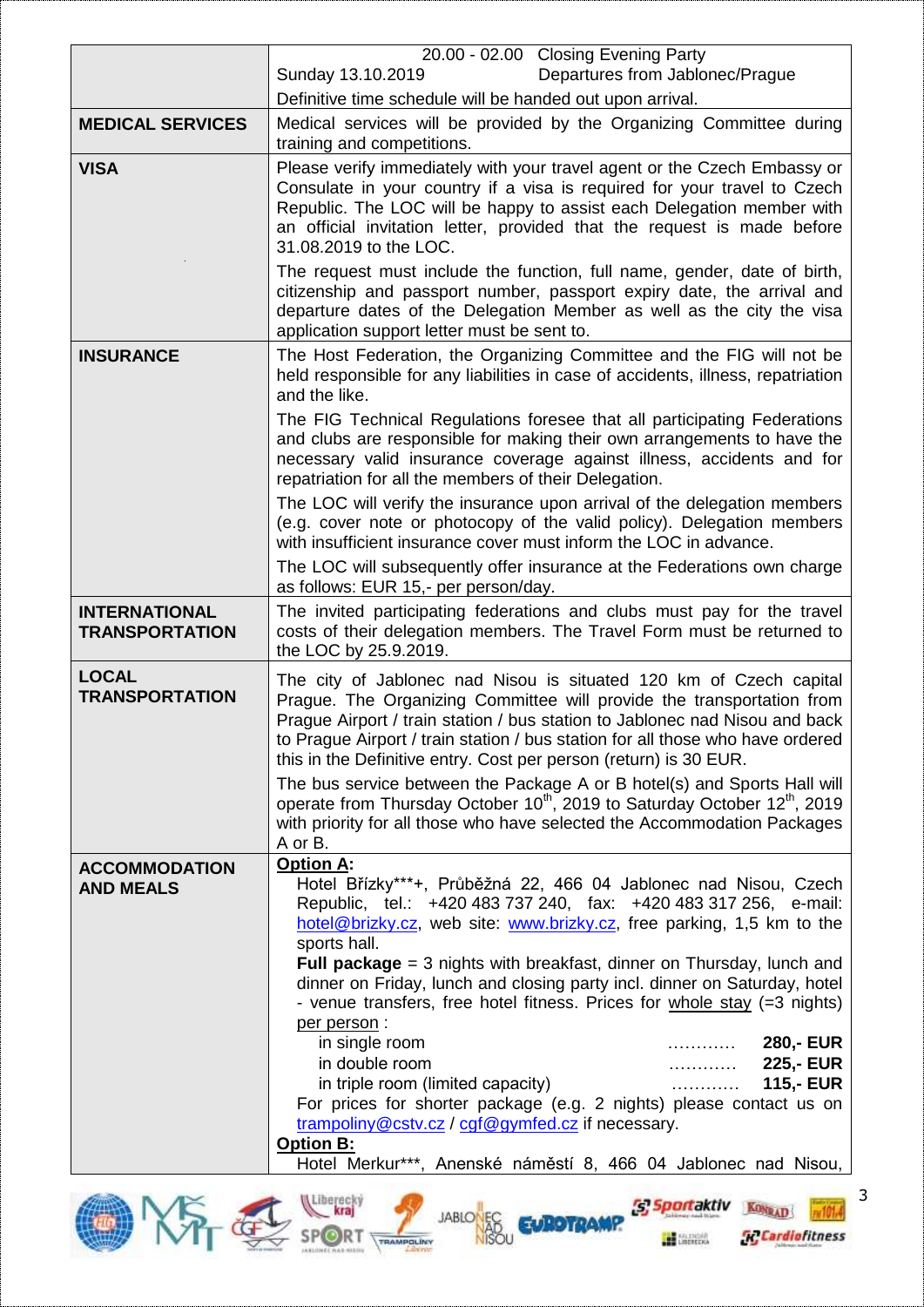|                      | Czech Republic, tel.: +420 483 312 741, fax: +420 483 311 971, e-mail:                                                |  |  |
|----------------------|-----------------------------------------------------------------------------------------------------------------------|--|--|
|                      | recepce@hotelmerkur.cz, web site: www.hotelmerkur.cz, in the city<br>center, 3 km to the sports hall.                 |  |  |
|                      | Full package $=$ 3 nights with breakfast, dinner on Thursday, lunch and                                               |  |  |
|                      | dinner on Friday, lunch and closing party incl. dinner on Saturday, hotel                                             |  |  |
|                      | - venue transfers. Prices for whole stay (=3 nights) per person :                                                     |  |  |
|                      | in single room<br>220,- EUR                                                                                           |  |  |
|                      | in double room<br>185,- EUR<br>.                                                                                      |  |  |
|                      | in triple room (limited capacity)<br><b>175,- EUR</b>                                                                 |  |  |
|                      | For prices for shorter package (e.g. 2 nights) please contact us on                                                   |  |  |
|                      | trampoliny@cstv.cz / cgf@gymfed.cz if necessary.                                                                      |  |  |
|                      | Option C:<br>Student hostel, various hostels or pensions within the Jablonec nad                                      |  |  |
|                      | Nisou area; breakfast not included, towels & bathroom/WC in room are                                                  |  |  |
|                      | not guaranteed.                                                                                                       |  |  |
|                      | Full package $=$ 3 nights accommodation and closing party incl. dinner                                                |  |  |
|                      | on Saturday.                                                                                                          |  |  |
|                      | Price for whole stay (=3 nights) per person:<br>85,- EUR                                                              |  |  |
|                      | For prices for shorter package (e.g. 2 nights) please contact us on                                                   |  |  |
|                      | trampoliny@cstv.cz / cgf@gymfed.cz if necessary.                                                                      |  |  |
|                      | Discount for judges with valid FIG brevet:<br>a) For judges with valid FIG brevet representing the delegations using  |  |  |
|                      | the official full package accommodation - discount per judge and                                                      |  |  |
|                      | full package - package A: EUR 65, package B: EUR 55, package                                                          |  |  |
|                      | C: EUR 30.                                                                                                            |  |  |
|                      | b) For judges with valid FIG brevet representing the delegations NOT                                                  |  |  |
|                      | using full package accommodation - free closing party incl. dinner                                                    |  |  |
|                      | on Saturday.                                                                                                          |  |  |
|                      | All accommodation capacity is limited and will be handled on the "first                                               |  |  |
|                      | come first serve" basis. In the case of exceeding the limit the appropriate                                           |  |  |
|                      | alternative accommodation will be offered by the Organizing Committee by<br>individual way.                           |  |  |
|                      | The prices charged for the hotel rooms will not exceed the usual hotel                                                |  |  |
|                      | rates.                                                                                                                |  |  |
|                      | The invited participating federations must pay for the accommodation and                                              |  |  |
|                      | meals expenses of their delegation members.                                                                           |  |  |
| <b>MEALS</b>         | Meals are included into the official accommodation packages A and B.                                                  |  |  |
|                      | Participants having the accommodation package C or not using the official                                             |  |  |
|                      | accommodation package may order the lunch in Sports Hall restaurant on                                                |  |  |
|                      | Friday and/or Saturday for EUR 12,- each.<br>50 % of stay costs will be refunded in case of cancelation which will be |  |  |
| <b>CANCELATION</b>   | made 15.08.-25.09.2019, no refunds will be made in case of cancelation                                                |  |  |
| <b>POLICY</b>        | after 25.09.2019. (Entry fees are non-refundable in any case of                                                       |  |  |
|                      | cancelation.)                                                                                                         |  |  |
| <b>FINAL BANQUET</b> | Closing party with dinner is included into the accommodation packages A,                                              |  |  |
|                      | B and C. Participants not using the official accommodation package may                                                |  |  |
|                      | order the banquet for EUR 30,- per person.                                                                            |  |  |
| <b>PAYMENT AND</b>   | Payment (entry fees + stay costs + Prague-Jablonec return transportation                                              |  |  |
| <b>BANK ACCOUNT</b>  | costs) deadline is 15.08.2019 and the payment has to be transferred to:                                               |  |  |
| <b>INFORMATION</b>   | Moneta Money Bank, Vítězné náměstí 2, Praha 6<br>Account No.<br>1724809504/0600                                       |  |  |
|                      | <b>IBAN</b><br>CZ64 0600 0000 0017 2480 9504                                                                          |  |  |
|                      | <b>BIC / SWIFT</b><br><b>AGBACZPP</b>                                                                                 |  |  |
|                      | for Czech Gymnastics Federation, Zátopkova 100/2, P.O.Box 40, 160 17                                                  |  |  |
|                      | Praha 6                                                                                                               |  |  |
|                      | Please note that your federation / club is responsible for covering all bank                                          |  |  |
|                      | fees in connection with bank / wire transfers.                                                                        |  |  |
|                      | A Liberecky                                                                                                           |  |  |
|                      |                                                                                                                       |  |  |
|                      | <b><i><u>FRAMPOLÍNA</u></i></b>                                                                                       |  |  |

4



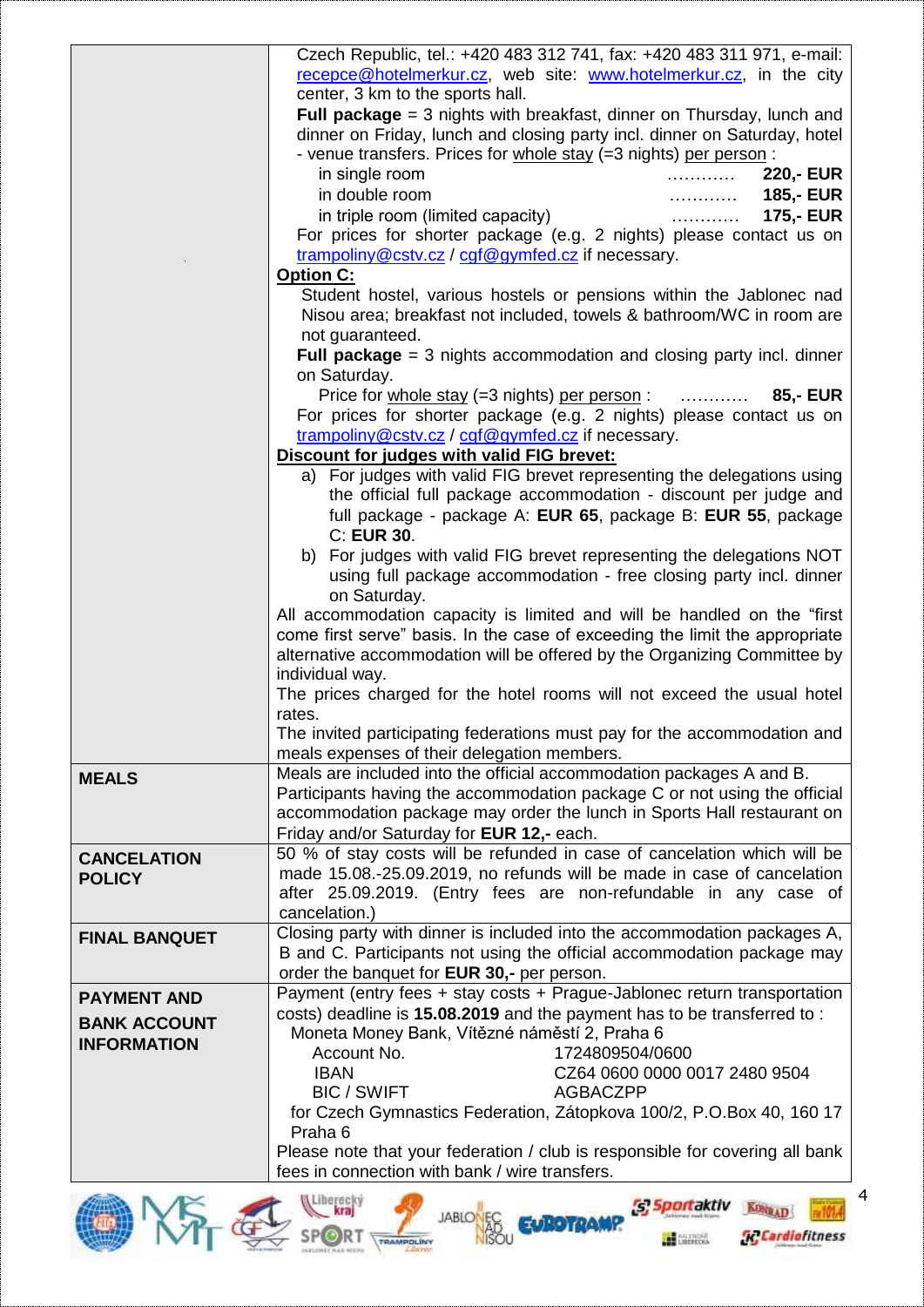|                       | On request, the organizer can accept the cash payment upon arrival.                                                                         |            |  |
|-----------------------|---------------------------------------------------------------------------------------------------------------------------------------------|------------|--|
| <b>MARKETING</b>      | FIG advertising and publicity rules must be respected.                                                                                      |            |  |
| <b>MEDIA</b>          | <b>Contact for Media:</b>                                                                                                                   |            |  |
|                       | <b>Czech Gymnastics Federation</b>                                                                                                          |            |  |
|                       | Zátopkova 100/2, P.O.Box 40, 160 17 Praha 6, Czech Republic                                                                                 |            |  |
|                       | Contact person : Zuzana Vojáčková                                                                                                           |            |  |
|                       | Phone / Fax: (+ 420) 242 429 260, E-mail: cgf@gymfed.cz                                                                                     |            |  |
| <b>CZECH TV</b>       | The competition highlights will be broadcasted by Czech TV.                                                                                 |            |  |
|                       | The 2018 competition highlights are available on the Czech TV website                                                                       |            |  |
|                       | https://www.ceskatelevize.cz/porady/10162155147-                                                                                            |            |  |
|                       | gymnastika/218471291104001-46-rocnik-mezinarodniho-zavodu-                                                                                  |            |  |
|                       | pratelstvi/?fbclid=IwAR3rORiA-                                                                                                              |            |  |
|                       | JQL1ojAUpnWVH6g3eEN_2HVNEVk_SOZhCJW0t4gUQ48DYwjWml                                                                                          |            |  |
| <b>SOCIAL MEDIA</b>   | Facebook https://www.facebook.com/events/1957376780977733/                                                                                  |            |  |
| <b>DEADLINES</b>      | <b>Provisional Registration</b>                                                                                                             | 15.05.2019 |  |
| <b>SUMMARY</b>        | <b>Definitive Registration</b><br>15.08.2019                                                                                                |            |  |
|                       | Payment (entry fees, stay costs, transport, T-shirts)                                                                                       | 15.08.2019 |  |
|                       | Visa Request Form                                                                                                                           | 31.08.2019 |  |
|                       | Nominative Registration & Travel form                                                                                                       | 25.09.2019 |  |
|                       |                                                                                                                                             |            |  |
| <b>FRIENDSHIP CUP</b> | The Organizing Committee will hand out the Friendship Cup 2019 T-Shirts                                                                     |            |  |
| 2019 T-SHIRTS         | (á EUR 10,-) to all those who have sent their order with the Definitive                                                                     |            |  |
|                       | Entry. Cash payment upon arrival or bank transfer will be applied.                                                                          |            |  |
| <b>MISCELLANEOUS</b>  | For the additional services (visa, additional accommodation, banquet<br>tickets for those who have not selected the official accommodation, |            |  |
|                       | special travel arrangements, Prague sightseeing etc.) do not hesitate                                                                       |            |  |
|                       |                                                                                                                                             |            |  |
|                       | contact us please.                                                                                                                          |            |  |
| <b>ADDITIONAL</b>     | Age Group Competition (not sanctioned) - individual (TRI) & Synchro                                                                         |            |  |
| <b>INFORMATION</b>    | $(TRS)$ :<br>girls AG 11-12 years (born 2007-2008), 13-14 years (born 2005-<br>2006)                                                        |            |  |
|                       |                                                                                                                                             |            |  |
|                       | boys AG 11-12 years (born 2007-2008), 13-14 years (born 2005-                                                                               |            |  |
|                       | 2006)                                                                                                                                       |            |  |
|                       | Remarks:                                                                                                                                    |            |  |
|                       | In synchronised competition, the age of the older gymnast                                                                                   |            |  |
|                       | determines the category in which the pair must enter.                                                                                       |            |  |
|                       | Requirements for first routine as per WAGC 2019 (FIG 11-12, 13-                                                                             |            |  |
|                       | 14), no first routine in synchro                                                                                                            |            |  |
|                       | Difficulty limit per element in AG 11-12 & 13-14 category as per valid                                                                      |            |  |
|                       | FIG WAGC Rules.                                                                                                                             |            |  |
|                       | Delegations have to prove the age of the gymnasts (FIG licence, national                                                                    |            |  |
|                       | licence, passport, personal ID, insurance, etc.), if requested by LOC.                                                                      |            |  |
|                       | For Age Group Competition only:                                                                                                             |            |  |
|                       | - If 3 participants/pairs in the category, no qualification will be held                                                                    |            |  |
|                       | (final only). If less than 3 participants/pairs in the category, the                                                                        |            |  |
|                       | category will be joined to another category.                                                                                                |            |  |
|                       | Judges: For Age Group Competition national judges with highest                                                                              |            |  |
|                       | national category may be also accepted. The LOC may require the                                                                             |            |  |
|                       | proof of the national judging brevet or ask respective NF for                                                                               |            |  |
|                       | confirmation the national category.                                                                                                         |            |  |
|                       | <b>PROVISIONAL SCHEDULE</b><br>Thursday 10.10.2019<br>Arrivals to Jablonec or Prague                                                        |            |  |
|                       | 15.00 - 21.00 Open training IND & SYN                                                                                                       |            |  |
|                       | Friday 11.10.2019                                                                                                                           |            |  |
|                       | 09.00 - 13.00 Training Juniors 15-16 & AG 11-12                                                                                             |            |  |
|                       | 13.00 - 18.30 Qualification Juniors 15-16 & AG 11-12                                                                                        |            |  |
|                       | 18.30 - 21.00 Open training IND & SYN                                                                                                       |            |  |
|                       |                                                                                                                                             |            |  |